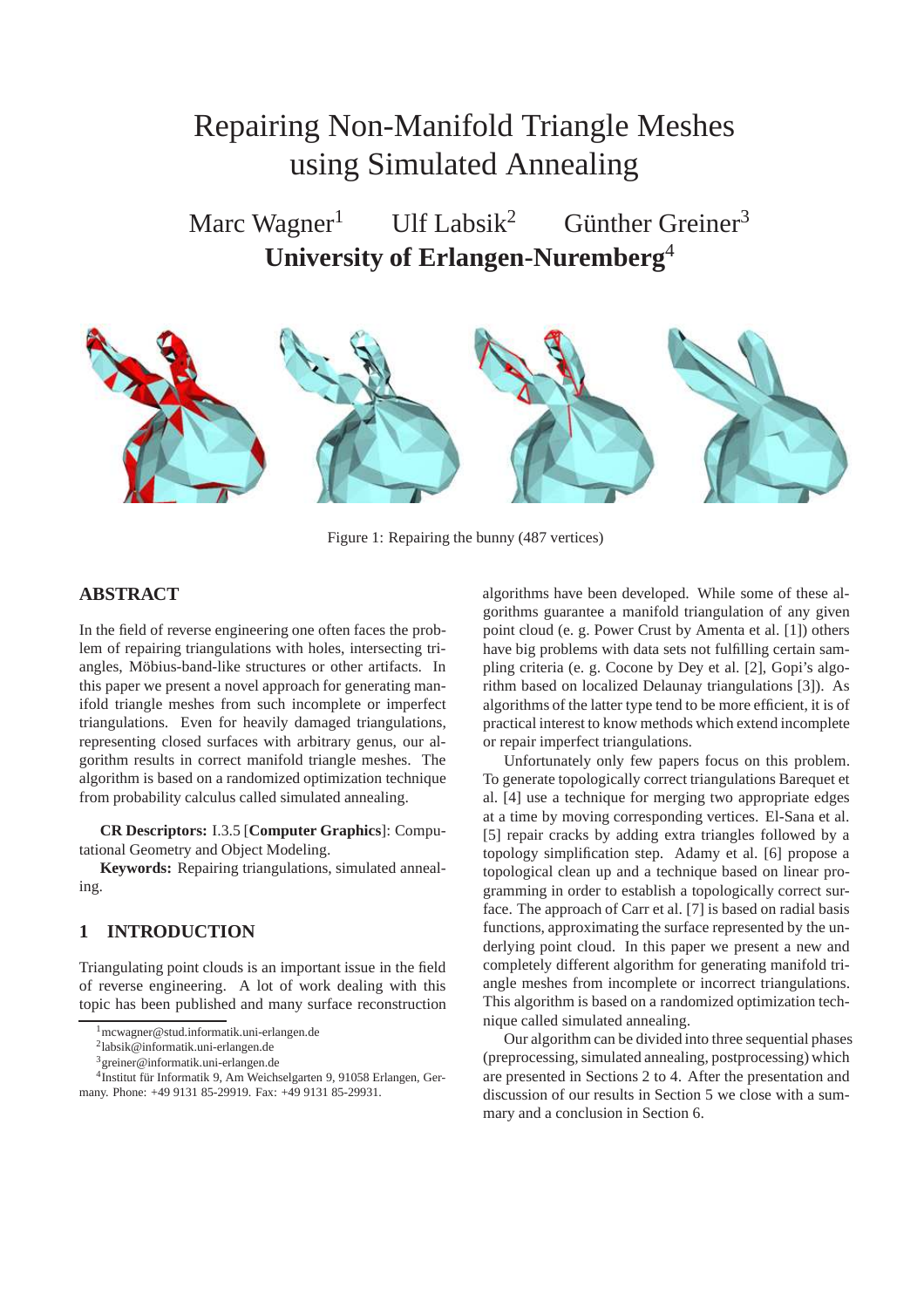# **2 PREPROCESSING**

The input of our algorithm can be any non-manifold triangulation, i. e. a triangulation containing holes, topological errors and intersecting triangles. To generate initial triangulations for the examples shown in this paper we used Gopi's algorithm based on lower dimensional localized Delaunay triangulations.

## **2.1 Removing bad triangles**

A manifold triangle mesh is a closed triangle mesh without topological errors and intersecting triangles. In order to be able to extend our initial triangulation to one or more manifold triangle meshes, we first have to remove all triangles disturbing the properties of manifold triangle meshes. In the following we will call these triangles *bad triangles*. There are three classes of bad triangles:

- Triangles sharing an edge with at least two other triangles.
- Triangles connected with one vertex to the center of a closed triangle fan.
- Intersecting triangles.

Topological errors (the first two items in the list) are easy to detect. For the intersection tests between two triangles we use an algorithm presented in [8].

#### **2.2 Closing simple holes**

After the removal of bad triangles usually there are several holes in the triangulation which have to be closed. Some of these holes can simply be closed by inserting new triangles. The algorithm for such *simple holes* consists of the following steps:

- 1 Find all pairs of open edges and put them into a list *E* (an *open edge* is an edge which only belongs to one triangle; a *pair of open edges* are two open edges connected by a common vertex).
- 2 Compute for each pair of open edges the sum of the two dihedral angles α and β as shown in Figure 2.
- 3 Sort  $\mathcal E$  according to  $\alpha + \beta$  in descending order (triangles can now be inserted in a way that the discrete curvature of the triangulation stays small; this leads to much better shapes).
- 4 Remove the first pair of open edges from *E* . If the triangle defined by this pair of open edges is not a bad triangle, insert this triangle into the triangulation and update *E* .
- 5 Go back to 4 until  $\mathcal E$  is empty.



Figure 2: Computing the two dihedral angles

# **3 SIMULATED ANNEALING**

Although all simple holes have been closed now, many triangulations still have open edges. The corresponding holes are holes which can only be closed (without violating the properties of manifold triangle meshes) if other triangles from the existing triangulation are removed. In the following these holes are denoted as *complex holes* (Figure 3). A good example for complex holes are small Möbius-bandlike structures which occur quite frequently near sharp edges or corners (a Möbius band has a single boundary curve, and only one side; it is non-orientable, which means that it contains a path for which it is impossible to define a left- and right-hand side in a consistent global way). We deal with the problem of closing complex holes by applying a well known method from probability calculus called simulated annealing.



Figure 3: Complex holes in the foot (79 vertices) after the preprocessing stage (open edges are colored red)

#### **3.1 Simulated annealing in general**

Simulated annealing is a stochastic computational technique, derived from the physical process of heating and cooling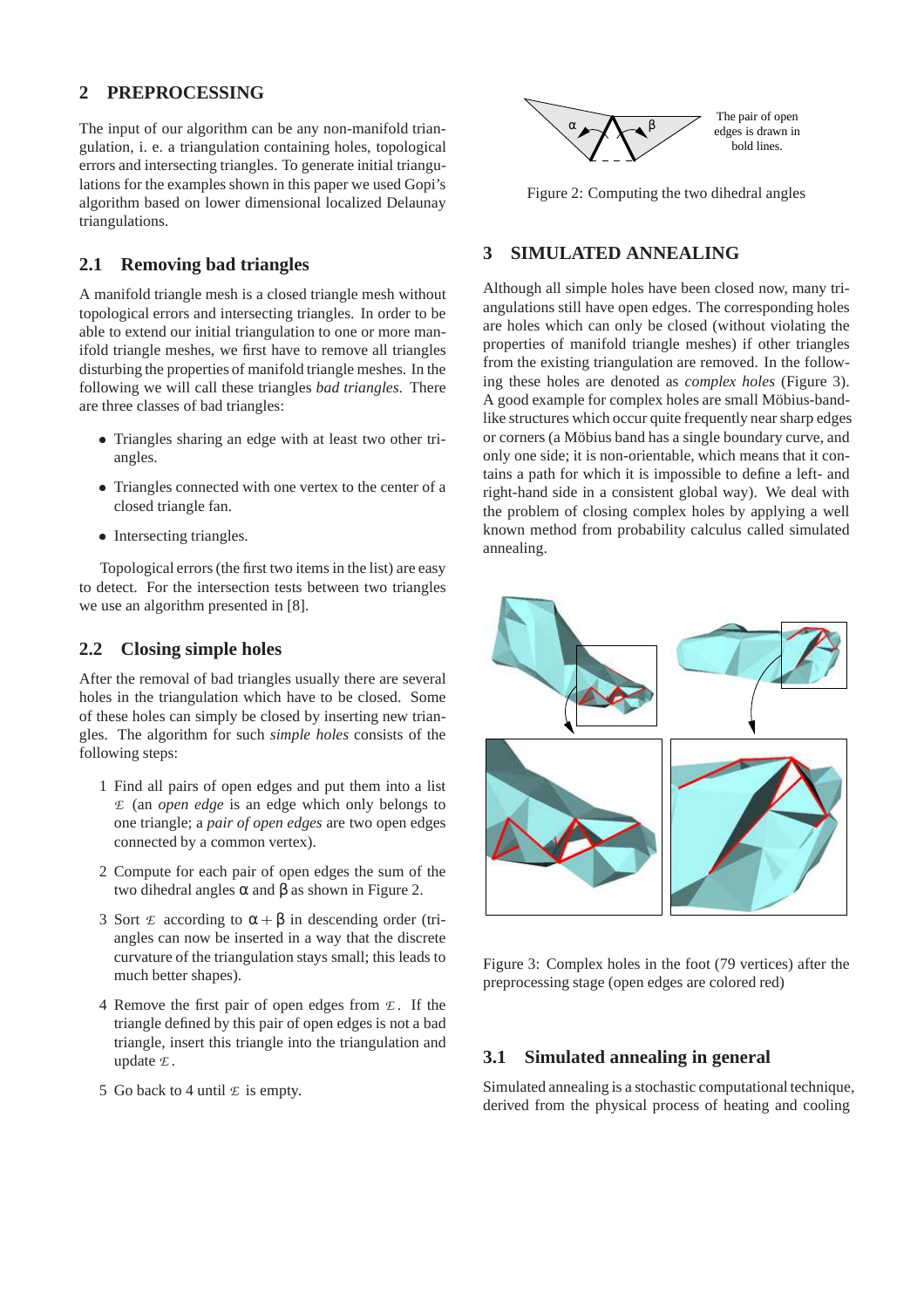a substance to obtain a strong crystalline structure. With the aid of Simulated Annealing it is possible to find the global minimum (or at least a very good local minimum) of a given function  $f: Z \to \mathbb{R}$ , mapping a finite set of states  $Z = \{z_1, \ldots, z_n\}$  to the set of real numbers, in a short time.

Before the Simulated Annealing can be started, it is necessary to define for every state  $z_j \in Z$  a small set of neighboring states  $Z_j = \{z_{j_1}, \ldots, z_{j_{n_j}}\}$  with certain properties (for details see [9, 10]).

The process of Simulated Annealing starts in an arbitrary state  $z_j \in Z$ . Randomly one of the neighboring states  $z_k \in Z_j$  of the current state  $z_j$  is chosen. If  $f(z_k) < f(z_j)$  a better state  $z_k$  has been found and the current state is replaced by that  $z_k$ . However if the new state is worse, a stochastic experiment against the probability

$$
p(z_j, z_k) = e^{-\frac{f(z_k) - f(z_j)}{T}}
$$

has to be performed. Only if the stochastic experiment is successful, the worse state  $z_k$  replaces the current state  $z_j$ , otherwise the current state  $z_j$  is kept. The parameter  $T(T)$ has to be greater than 0) is called the temperature. *T* controls the probability to accept worse states. While the temperature *T* is lowered slowly, the last step is iterated again and again. When finally after many iterations a low temperature has been reached, there is a very good chance that the current state is the global minimum of the function *f* .

# **3.2 Closing complex holes using simulated annealing**

The idea of using simulated annealing to solve optimization problems on triangulations was first proposed by Schumaker [11]. With the help of simulated annealing a given planar triangulation is modified in a way that it optimizes a certain optimization criterion.

In contrast to this algorithm where the input is already a complete and valid triangulation, we use the technique of simulated annealing to create one or more manifold triangle meshes from a correct but incomplete triangulation.

As described in Section 3.1 our first task is to define a finite set of states  $Z$ , small sets  $Z_i$  of neighboring states for all  $z_i \in Z$  and a cost function  $f : Z \to \mathbb{R}$  assigning a value to every state in *Z*.

# **3.2.1 The set of states**

We define the set of states *Z* as the set of all valid triangulations  $\mathbf{T}_i$  of the underlying point cloud  $P$ . A valid triangulation  $\mathbf{T}_j$  is characterized by the following properties:

- The vertices of all triangles of  $\mathbf{T}_j$  are elements of  $\varPsi$ .
- The triangulation  $\mathbf{T}_j$  has no topological errors and no intersecting triangles (but may contain holes).

## **3.2.2 The sets of neighboring states**

The set of neighboring states  $Z_j$  of a valid triangulation  $T_j \in$ *Z* are all triangulations which can be derived from  $\mathbf{T}_i$  by:

- **A** Inserting a new triangle at a pair of open edges and deleting all disturbing triangles (triangles of the existing triangulation which violate the properties of manifold triangle meshes after the new triangle has been inserted).
- **B** Deleting a triangle with three open edges (these triangles have to be deleted, because they cannot be reconnected to the main part of the triangulation with the transitions defined in **A**).

#### **3.2.3 The cost functions**

Our primary objective is to generate closed manifold triangle meshes. Hence the first cost function is defined by

$$
f_1(\mathbf{T}_j)
$$
 = number of open edges in  $\mathbf{T}_j$ 

In general in simulated annealing one does not know if the current state is a global minimum of the cost function or not. This uncertainty is a big flaw of this technique. It is important to note that we know exactly when we have reached a global minimum of  $f_1$  as the function value at this minimum is 0. Therefore we will continue with the simulated annealing until we have reached a triangulation  $\mathbf{T}_i$  with  $f_1(\mathbf{T}_i) = 0$ . This is the case, if our current triangulation consists of one or more closed manifold triangle meshes.

In order to have some influence on the shape of the resulting triangulation, we have defined a second cost function  $f_2$ , which is the discrete mean curvature of the whole triangulation (for details see [12]) divided by the sum of all edge lengths.  $f_2$  is given by

$$
f_2(\mathbf{T}_j) = \frac{\sum_{e \in E} \alpha_e \cdot ||e||}{\sum_{e \in E} ||e||}
$$

where  $E$  is the set of all edges in  $\mathbf{T}_i$  which have two triangles,  $\|\hat{e}\|$  is the length of the edge *e* and  $\alpha_e$  is the dihedral angle of the two adjacent triangles of the edge *e*. Putting more weight on this cost function allows the user to produce meshes of higher quality and to prevent that the triangulation is torn into several parts.

#### **3.2.4 A single simulated annealing step**

A single simulated annealing step is performed as follows. Let  $\mathbf{T}_i$  be the current triangulation. First a neighboring triangulation  $\mathbf{T}_k \in Z_j$  is chosen randomly. Then two stochastic experiments are performed against the probabilities

$$
p_1({\bf T}_j,{\bf T}_k) \;\; = \;\; e^{-\frac{c_1 \cdot (f_1({\bf T}_k) - f_1({\bf T}_j))}{T}}
$$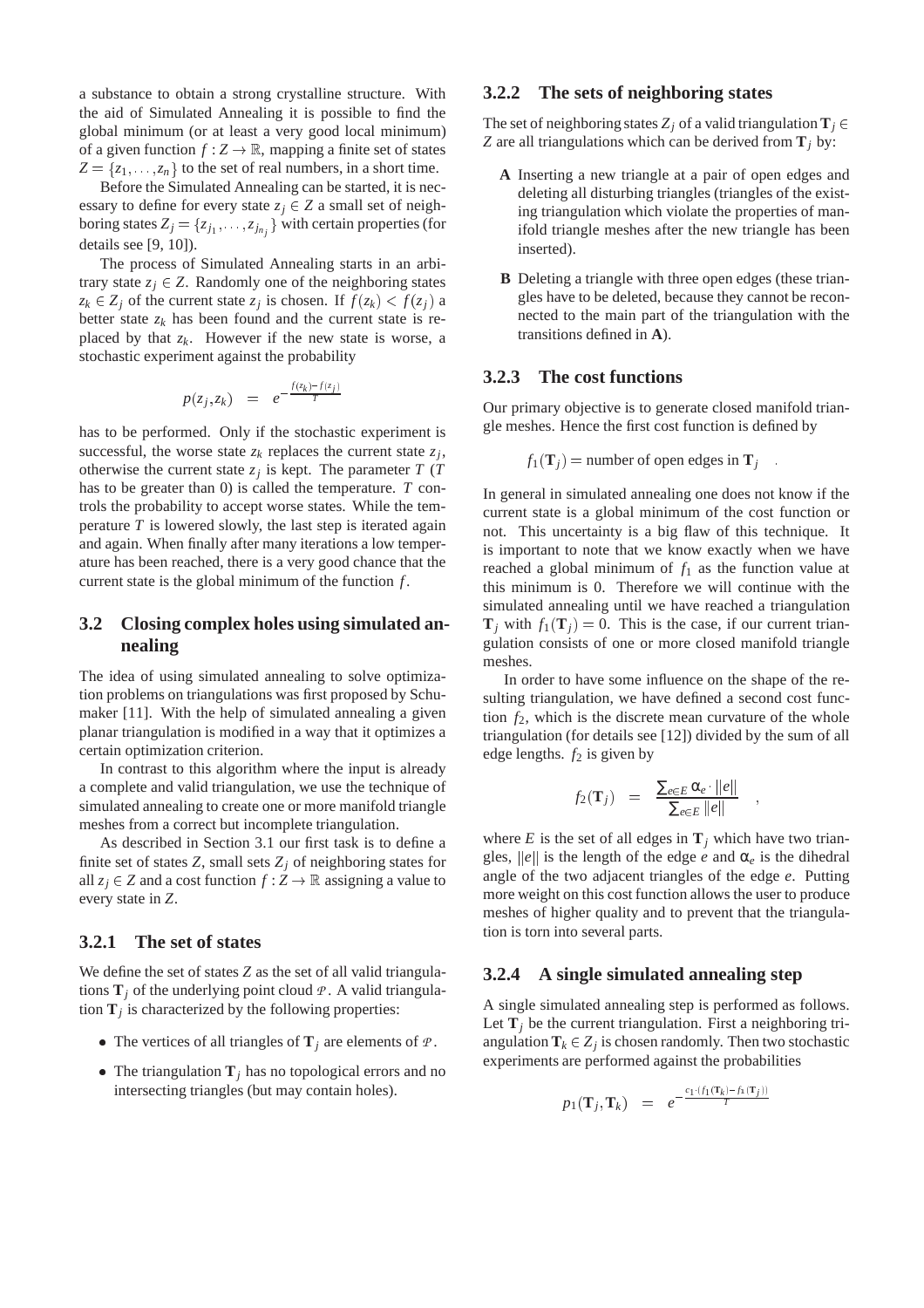and

$$
p_2(\mathbf{T}_j, \mathbf{T}_k) = e^{-\frac{c_2 \cdot (f_2(\mathbf{T}_k) - f_2(\mathbf{T}_j))}{T}}
$$

determined by the two cost functions  $f_1$  and  $f_2$ . If both experiments are successful, the transition from  $\mathbf{T}_j$  to  $\mathbf{T}_k$  is accepted and  $\mathbf{T}_k$  replaces the current triangulation, otherwise the current triangulation  $\mathbf{T}_i$  remains unchanged.

The two constants  $c_1$  and  $c_2$  are parameters, which have to be specified by the user. A big value for the ratio  $\frac{c_1}{c_2}$ places more weight on a fast reconstruction, while a small value leads to better results (smoother meshes, lower probability of tearing the triangulation into two or more parts). Experiments have shown, that the values  $c_1 = 1.0$  and  $c_2 =$ 3:0 produce good results for most point clouds.

# **3.2.5 The complete simulated annealing process**

The complete simulated annealing process is made up of *s* phases. In each phase a number of *t* simulated annealing steps are performed (*s* and *t* are user-defined parameters). The phases differ from each other only by the slowly descending temperature *T*, which controls the probability to choose worse states. Let phase  $s - 1$  be the first phase and phase 0 be the last phase. Then the temperature  $T_k$  of phase *k* is given by

$$
T_k = (T_1)^k
$$

;

where  $T_1 > 1$  is the temperature of phase 1. With the parameter  $T_1$  the user can control how fast the temperature will change ( $T_1 \approx 1$  stands for a very slow change while  $T_1 \gg 1$  results in a fast descent).  $T_1 = 1.25$  has proven to be appropriate for most point clouds.

If the number of open edges in the triangulation reaches 0 the algorithm terminates. If there are still open edges after phase 0, the simulated annealing has to be started again (maybe another combination of parameters  $(c_1, c_2, T_1, s, t)$ ) should be considered).

Finding appropriate values for *s* and *t* requires a bit of experience. A strategy for automatic reconstruction which has proven to be successful is the following.  $c_1 = 1.0$ ,  $c_2 =$ 3.0 and  $T_1 = 1.25$  are always kept constant. At the beginning there is only one phase  $(s = 1)$  consisting of  $t =$  $(10 \times$  number of open edges) steps. If there are still open edges left after phase 0, the number of phases is each time increased by 1 until the simulated annealing finally provides a closed triangulation.

## **3.2.6 Enlarging holes**

In rare cases it is possible that the current triangulation  $\mathbf{T}_i$ is not connected to one or more closed triangle meshes (a global minimum of  $f_1$ ) by the transitions defined in Section 3.2.2. In such cases the triangulation cannot be closed by the simulated annealing process described in the previous sections. To make sure that the simulated annealing will always converge, we use a simple trick called *enlarging holes*.

If the simulated annealing does not converge for a long time (after starting the whole process five times if the strategy for automatic reconstruction described in Section 3.2.5 is used), all triangles with at least one open edge are deleted. By doing this the existing holes are enlarged and new transitions become possible. In most cases the simulated annealing will now find a global minimum of *f*1. If this is not the case the existing holes are enlarged twice, then thrice and so on, until the simulated annealing finally reaches a triangulation consisting of one or more closed manifold triangle meshes.

## **4 POSTPROCESSING**

#### **4.1 Inserting isolated points**

In some cases there is a small number of *isolated points* (points of the underlying point cloud which are not anymore connected to the resulting triangulation) after the simulated annealing which have to be reinserted into the triangulation (Table 1 lists the number of isolated points after the simulated annealing stage for the examples in Figures 1 and 5).

Let  $\mathbf{p}_i$  be an isolated point. In order to insert this point into the current triangulation we first delete a triangle near the point  $\mathbf{p}_j$ . The isolated point  $\mathbf{p}_j$  is then inserted into this newly generated hole as shown in the top line of Figure 4. The triangle is chosen in a way that it minimizes the mean curvature of the resulting triangulation under the condition that this triangulation still has the properties of manifold triangle meshes. If  $\mathbf{p}_j$  is close to one of the edges of the triangulation deleting two triangles usually leads to better shapes (bottom line Figure 4).



Figure 4: Inserting an isolated point over one and two triangles respectively

Note that there are triangulations where isolated points cannot be inserted with the method presented in this section. However none of these rather theoretical constructs (triangulations where no triangle is completely visible from the point to be inserted) has ever been observed in our tests.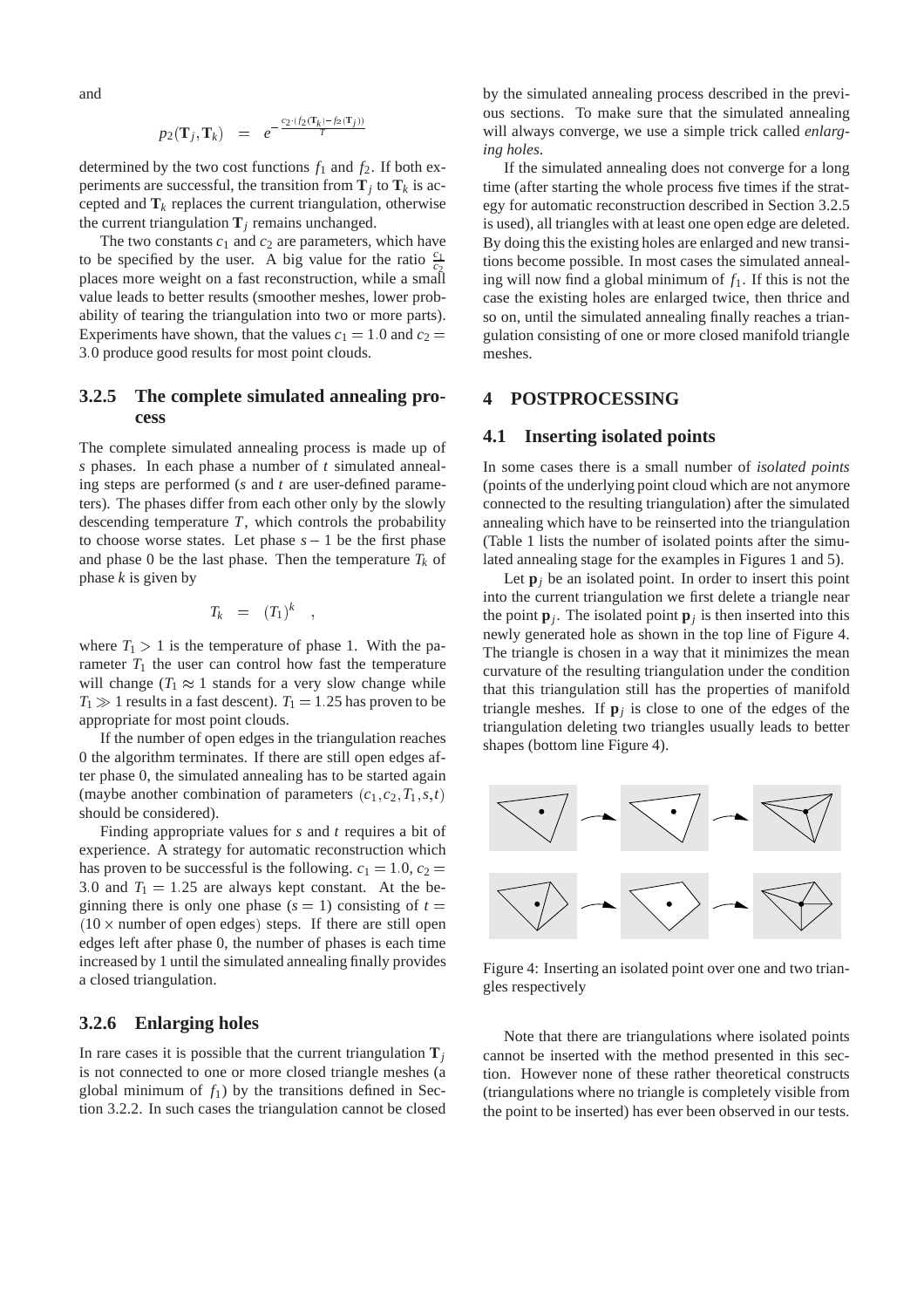# **4.2 Smoothing the mesh**

The quality of the resulting triangle meshes can further be improved by using a smoothing algorithm proposed in [12]. The basic idea of this algorithm is to apply a series of edge flipping operations to minimize the discrete mean curvature of the triangulation.

# **5 RESULTS**

We applied our algorithm to many different, incomplete or imperfect triangulations. These triangulations were generated by using Gopi's algorithm [3] on point clouds not fulfilling the corresponding sampling criterion. The sizes of those point clouds were ranging from less than 100 points to more than 50,000 points. All our tests resulted in correct manifold triangle meshes.

Even heavily damaged triangulations could be repaired and extended to manifold triangle meshes without loosing their shape (Figures 1 and 5; from left to right: the initial triangulation with Gopi's algorithm (bad triangles are colored red), the triangulation after the removal of bad triangles, the input mesh for the simulated annealing (open edges are colored red), the output of our algorithm).

Our algorithm proved to be quite efficient as well. For most densely sampled point clouds  $($  > 50,000 points) the simulated annealing takes significantly less time than the algorithm providing the initial triangulation (only small regions in the point clouds are not fulfilling the sampling criterion and have to be repaired). For small triangle meshes  $(< 1,000$  vertices) the simulated annealing takes proportionally much more time but the whole process of triangulating and repairing is only a matter of seconds (Table 1; the times were measured on an AMD Athlon 1200 MHz with 1 GB RAM).

| model       | #v   | $\#$ ip | $t_{pre}$ | $t_{sim}$ | $t_{\text{post}}$ |
|-------------|------|---------|-----------|-----------|-------------------|
| foot        | 79   |         | 0         | 0         | C                 |
| bunny       | 487  | 3       | 0         | 2         | 0                 |
| tetrahedron | 1000 | 6       | 0         | 10        |                   |
| beethoven   | 2515 | 15      | 2         | 15        | 3                 |
| horse       | 9264 |         | 14        | 25        | 6                 |
|             |      |         |           |           |                   |

- $\#v$  = number of vertices
- $\#$ ip = number of isolated points after the simulated annealing stage
- $t<sub>pre</sub>$  = time in seconds needed for preprocessing
- $t_{\text{sim}}$  = time in seconds needed for simulated annealing
- $t_{\text{post}}$  = time in seconds needed for postprocessing

Table 1: Number of isolated points after the simulated annealing stage and performance of our algorithm for the examples in Figures 1 and 5

# **6 CONCLUSION**

By using the technique of simulated annealing we are able to generate manifold triangle meshes even from heavily damaged triangulations. By randomly changing the triangulation and allowing temporarily even worse states, the algorithm will finally generate one or more manifold triangle meshes. In contrast to other deterministic mesh repairing algorithms, our approach may lead to different results when applying it several times to the same point cloud.

Combining our method with existing algorithms for point cloud triangulation leads to efficient triangulation algorithms, which are able to generate manifold triangle meshes even from sparsely sampled point clouds not fulfilling any sampling criteria.

#### **REFERENCES**

- [1] N. Amenta, S. Choi, R. Kolluri. The power crust, unions of balls, and the medial axis transform. *Computational Geometry: Theory and Applications*, vol. 19, no. 2-3, pp. 127-153, 2001.
- [2] N. Amenta, S. Choi, T. K. Dey, N. Leekha. A simple algorithm for homeomorphic surface reconstruction. *Proc. 16th Sympos. Comput. Geom.*, pp. 213-222, 2000.
- [3] M. Gopi, S. Krishnan, C. T. Silva. Surface Reconstruction based on Lower Dimensional Localized Delaunay Triangulation. *Computer Graphics Forum*, 2000.
- [4] G. Barequet, S. Kumar. Repairing CAD Models. *IEEE Visualization 97*, pp. 363-370, 1997.
- [5] J. El-Sana, A. Varshney. Topology Simplification for Polygonal Virtual Environments. *IEEE Transactions on Visualization and Computer Graphics*, vol. 4, no. 2, 1998.
- [6] U. Adamy, J. Giesen, M. John. New Techniques for Topologically Correct Surface Reconstruction. *IEEE Visualization*, pp. 373-380, 2000.
- [7] J. C. Carr, R. K. Beatson, J. B. Cherrie, T. J. Mitchell, W. R. Fright, B. C. McCallum, T. R. Evans. Reconstruction and Representation of 3D Objects with Radial Basis Functions. *ACM SIGGRAPH 2001*, pp. 67- 76, 2001.
- [8] T. Möller. A Fast Triangle-Triangle Intersection Test. *Journal of Graphics Tools*, vol. 2, no. 2, 1997.
- [9] N. Metropolis, A. Rosenbluth, M. Rosenbluth, A. Teller, E. Teller. Equation of State Calculations by Fast Computing Machines. *J. Chem. Phys.*, vol. 21, no. 6, pp. 1087-1092, 1953.
- [10] S. Kirkpatrick, C. Gelatt Jr., M. Vecchi. Optimization by Simulated Annealing. *Science*, vol. 220, pp. 671- 680, 1983.